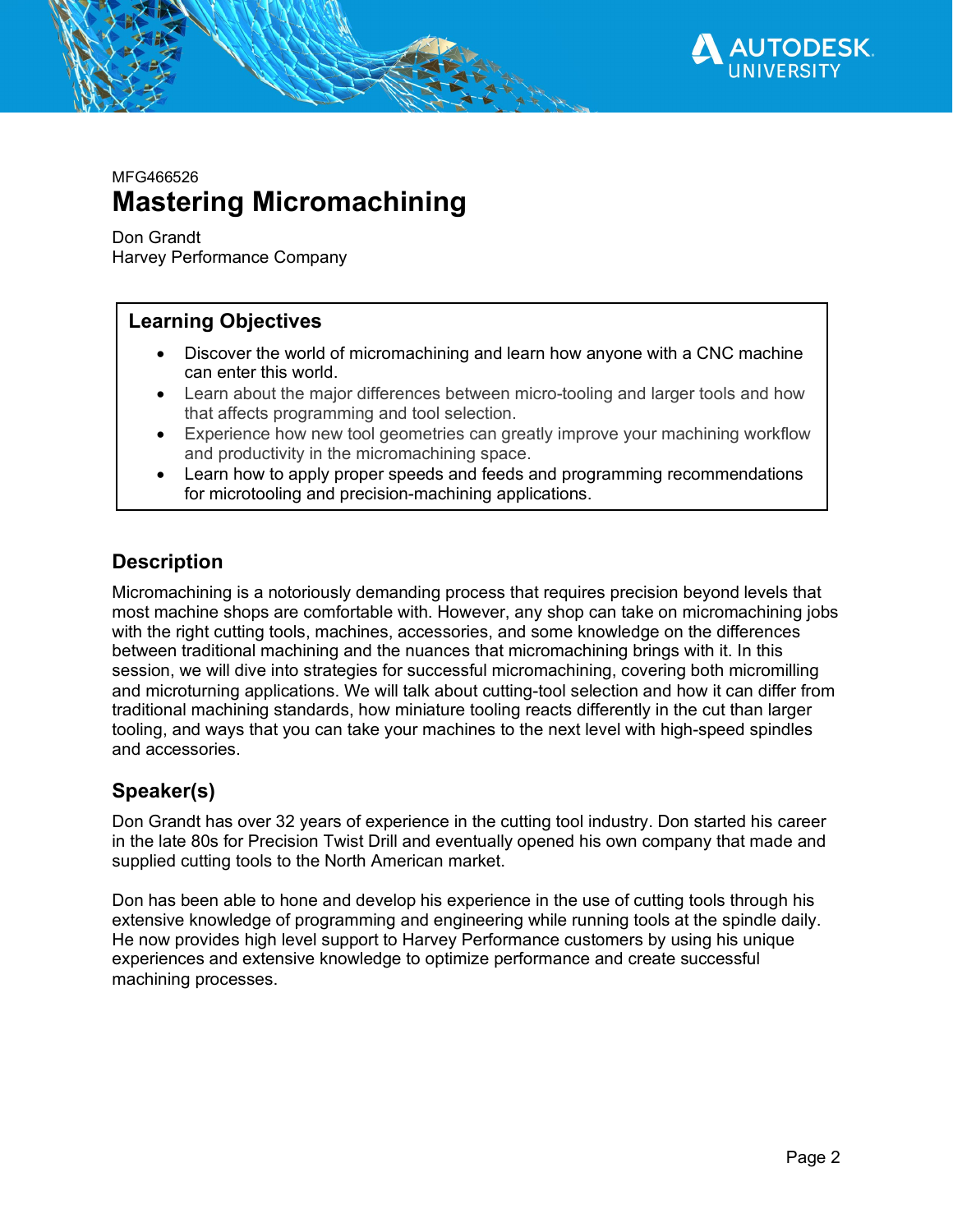

# **The World of Micromachining**

When dealing with miniature cutting tools (under 1/8"), different rules apply than with larger diameter tools. Let's explore some of the differences in the world of micromachining.

#### **How Do We Measure Success?**

Machining with miniature tools often comes down to one question: Did the tool break? If not, it is a success! But we can do better…

We can optimize a 1/32" tool for increased MRR, better part finish, and longer tool life in the same way we optimize a 1/2" tool.

## **Magnifying the Cutting Edge**

When we magnify the cutting edge on a  $\frac{1}{2}$ " tool versus a .078" tool, we can see how the tool interacts differently with the material. On larger tools, the cutting edge can get under the material and grab the edge more easily. With smaller tools, the cutting edge cannot get under the material, and will "push" the material rather than "cut" the material.



Smaller cutting edges interact with materials differently than larger cutting edges,

# **Selecting the Right Tool**

**Miniature Tool Geometries – Milling** 

When available, opt for variable helix or variable pitch end mills. A variable helix creates irregular timing between cuts, while a variable pitch has non-constant flute spacing. These geometries help to dampen reverberations that could otherwise lead to chatter.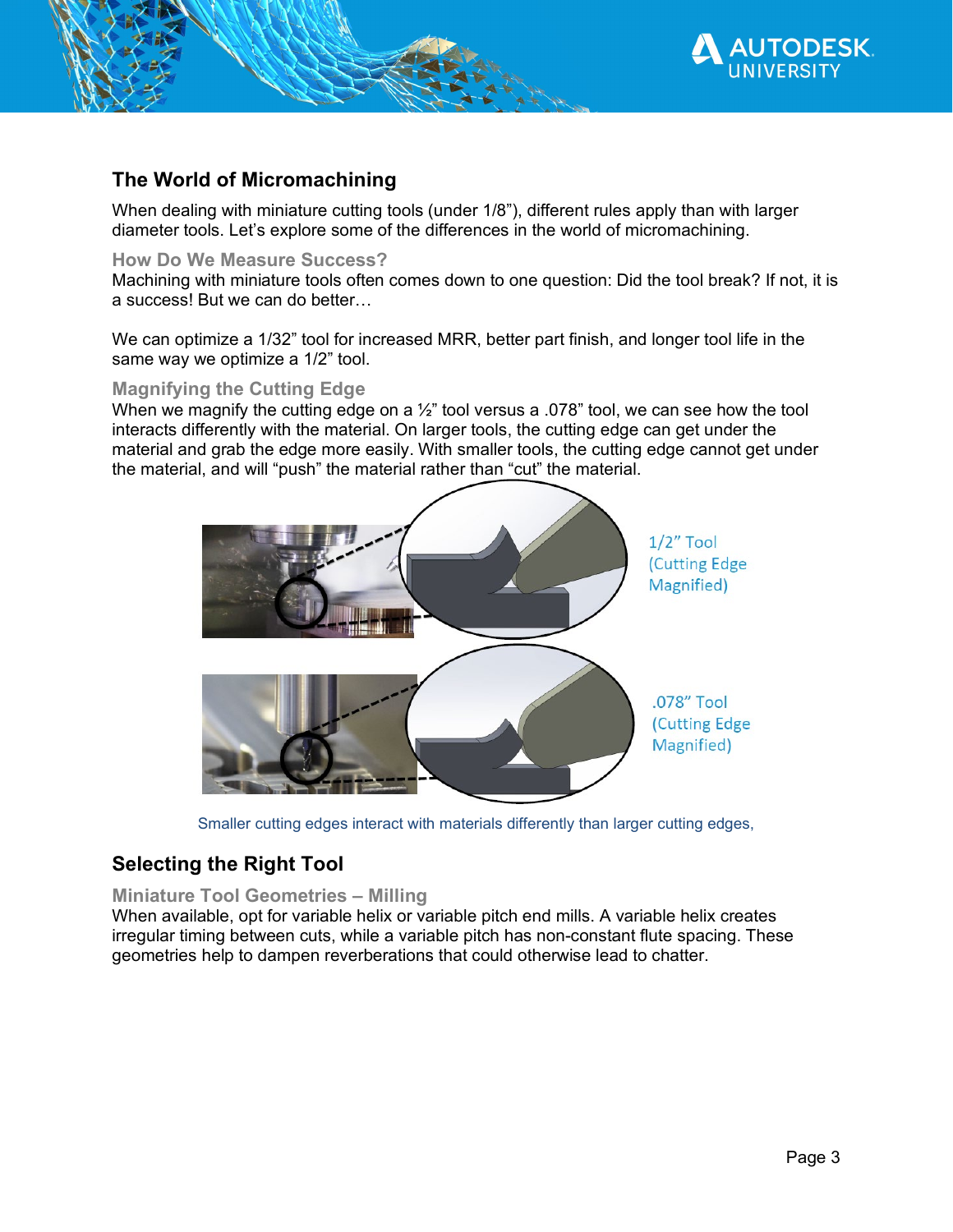



Variable Pitch and Varibale Helix Geometries on an End Mill

## **Miniature Tool Geometries – Turning**

Rake angle is key to miniature turning tools. If you use too sharp a positive angle, it can decrease tool strength and performance. Solid carbide is preferred for strength and reliability in miniature operations, and tools with a polished face reduce galling and improve chip evacuation. This is especially important for miniature tools!



Rake Angle is a Key Dimension to Watch for When Selecting a Miniature Turning Tool

#### **Tool Deflection Is a Killer**

As tools get smaller, the force it takes to get the tool to deflect decreases. Double the diameter will result in 16 times less deflection, and double the length will result in 8 times more deflection.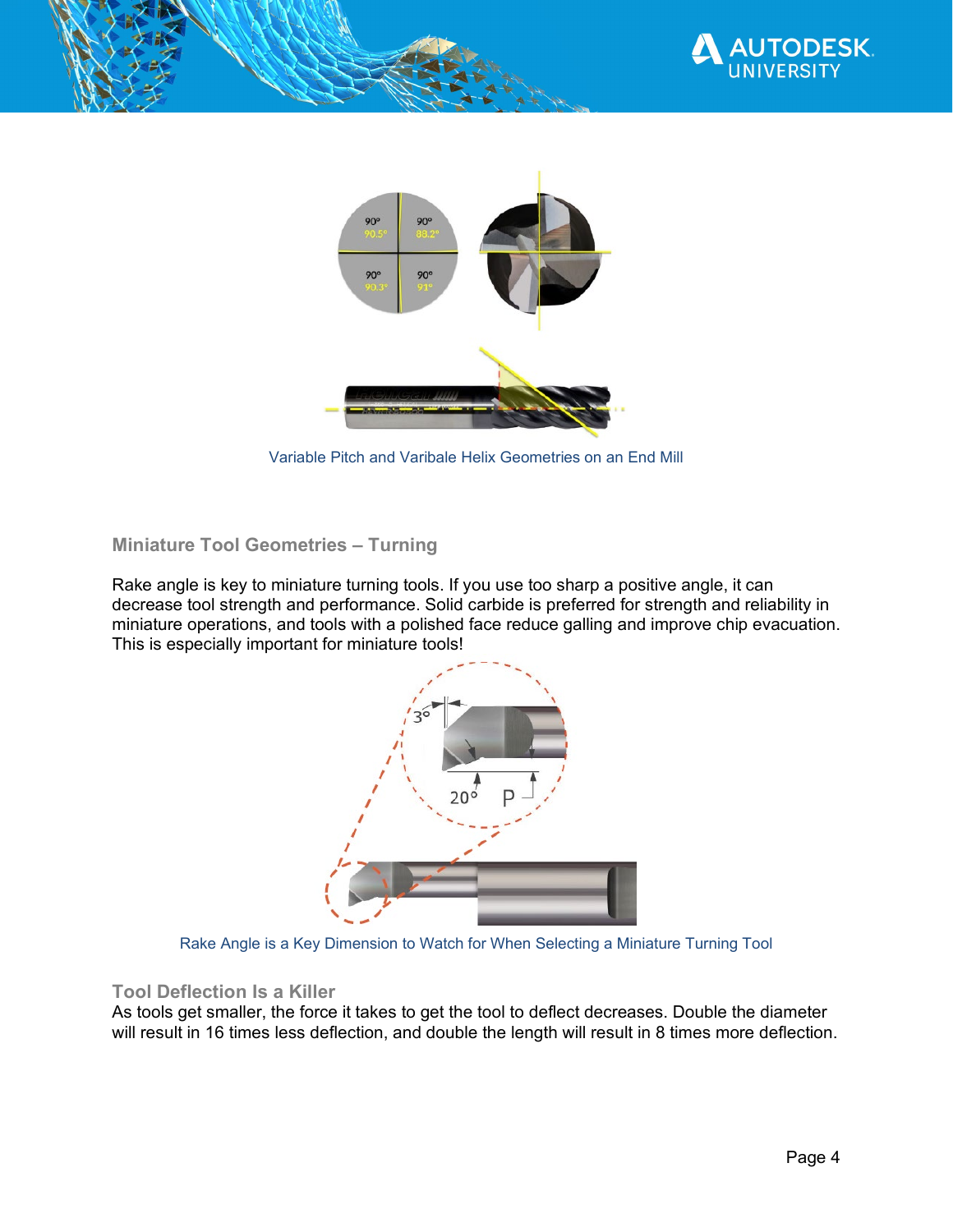



Selecting shorter lengths of cut when possible will decrease chances of tool deflection when milling. Excessive stickout of the part on a lathe machine will have the same effect.

#### **Tool Coatings and Material-Specific Tooling**

Tool coatings are an essential part of successful micromachining. The coatings can increase tool life anywhere from 30% to 200%, but they also allow for higher speeds due to the heat resistance and increase lubricity. This is key for micromachining, as speed is critical.

When selecting a tool, you should also opt for material-specific tooling when possible. Manufacturers like Harvey Tool and Micro 100 provide material specific tools with geometries optimized for your specific application. The performance difference is immediately noticeable when using these types of tools versus general purpose tooling.



**Ferrous Materials** 



Examples of material-specific tooling and different optimized geometries from Harvey Tool and Micro 100.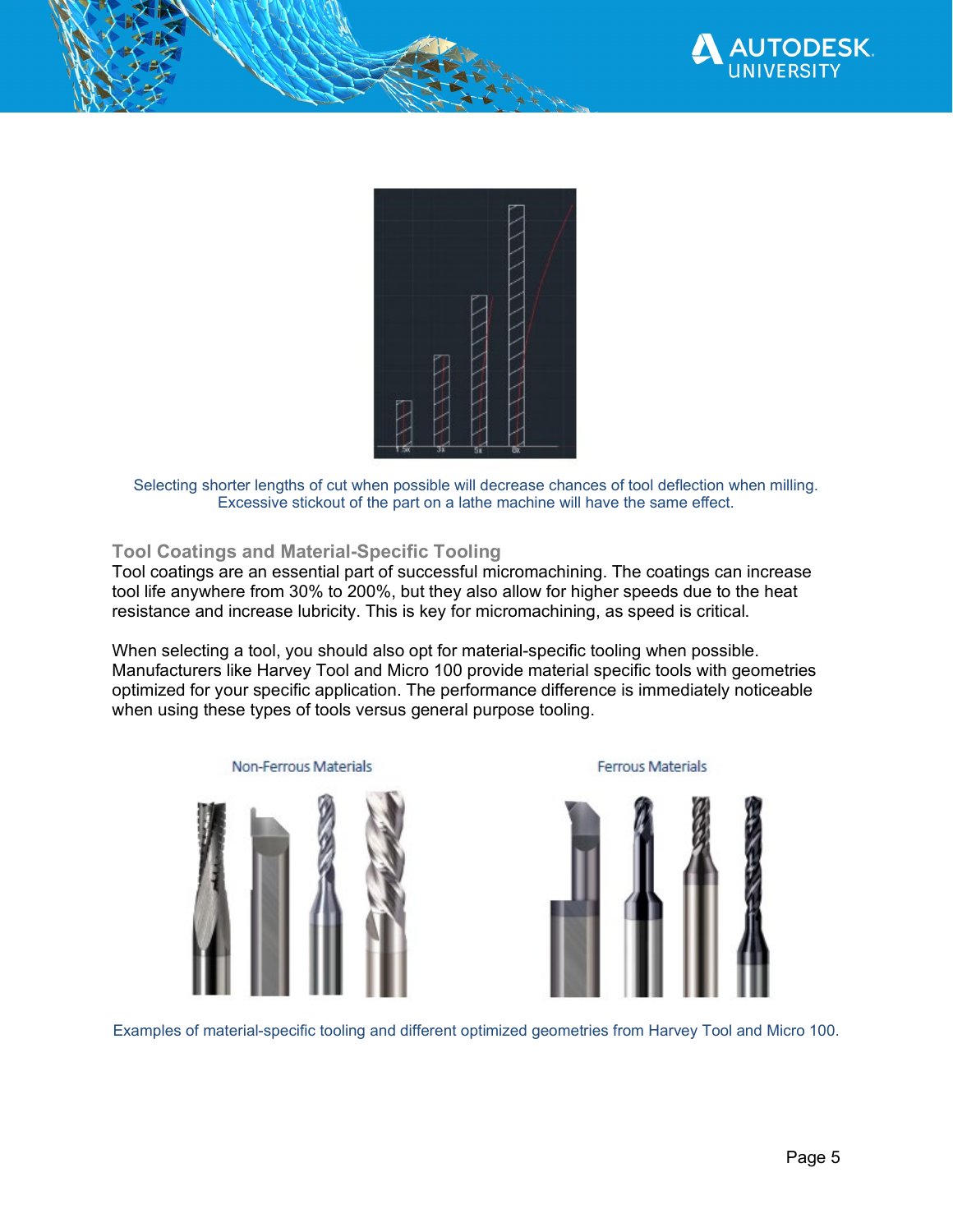

# **Machine Set-up and Operations**

## **Handling and Touch-Off of Miniature Tools**

As tools get smaller, they can break, chip, and fracture simply from poor handling. Always keep tools in packaging until ready for use.



Traditional touch-off methods risk tool breakage when working with miniature tools. Use noncontact systems for presetting miniature tools off the machine. There will be a initial investment, but long-term cost savings will add-up as you avoid breaking miniature tools before they even get into the operations.

#### **Use High RPM When Possible**

Surface foot is based off the diameter of the tool. As the tool gets smaller, it wants to spin at an elevated RPM in order to control the heat at the cutting edge.

> 1/2 Tool or .500 Diameter 250SFM x 3.82 = 955 / .500 = 1,910 RPM 1/32 Tool or .031 Diameter 250SFM x 3.82 = 955 / .031 = 30,806 RPM

Tool life will be sacrificed if RPM or SFM is less than desired for the material group.

The same basic principles apply when turning parts, but calculations focus on the diameter of the stock, not the cutting tool. As your stock size shrinks, you will need higher spindle speed to complete an effective turning operation. Typical lathe machines will top out at ~2,000 RPM, but Swiss-style, high-speed machines that are optimized for micromachining can run upwards of 15k RPM.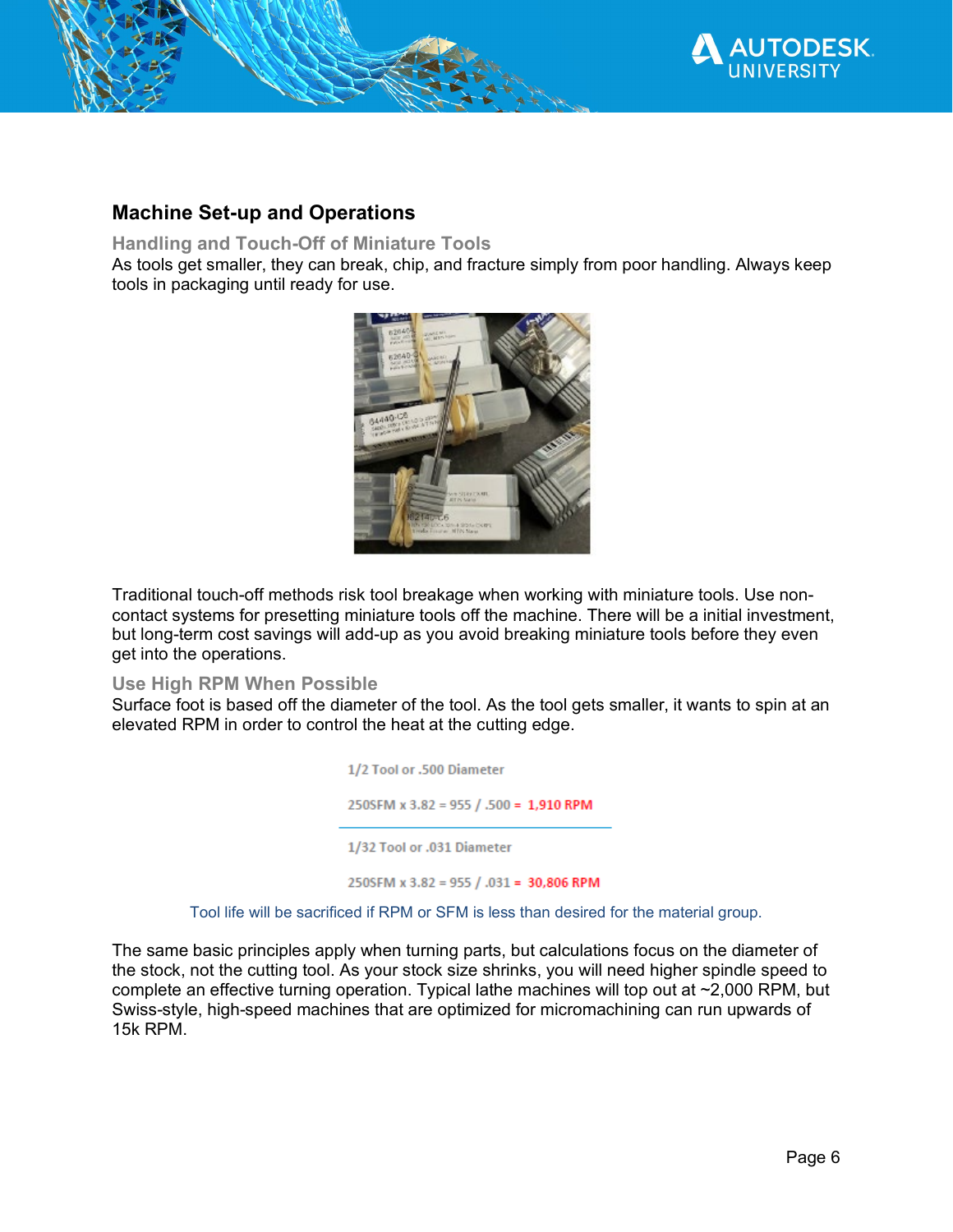

## **Avoid Runout**

Excessive tool/part runout is a key factor in the failure of micromachining operations. Excessive runout can cause lower tool life and poor part finishes. In fact, you will average about 10% less tool life for every .0001" of runout.



The usual suspects are the spindle condition, the collet, tool holder damage, or a short tool with not enough shank to grip. As the runout gets worse, the tool will begin to touch the material in an irregular pattern, which is what causing poor part finish. Each flute is taking a different cut, resulting in wavy finishes.



Tool Runout = Poor Surface Quality

## **Slotting, or Making a Slot?**

When performing slotting operations with miniature milling tools, you need to adjust your thinking. Traditionally, slotting is about chip evacuation and flute count. Less flutes are ideal to evacuate the chips more easily. But that changes with miniature tooling!